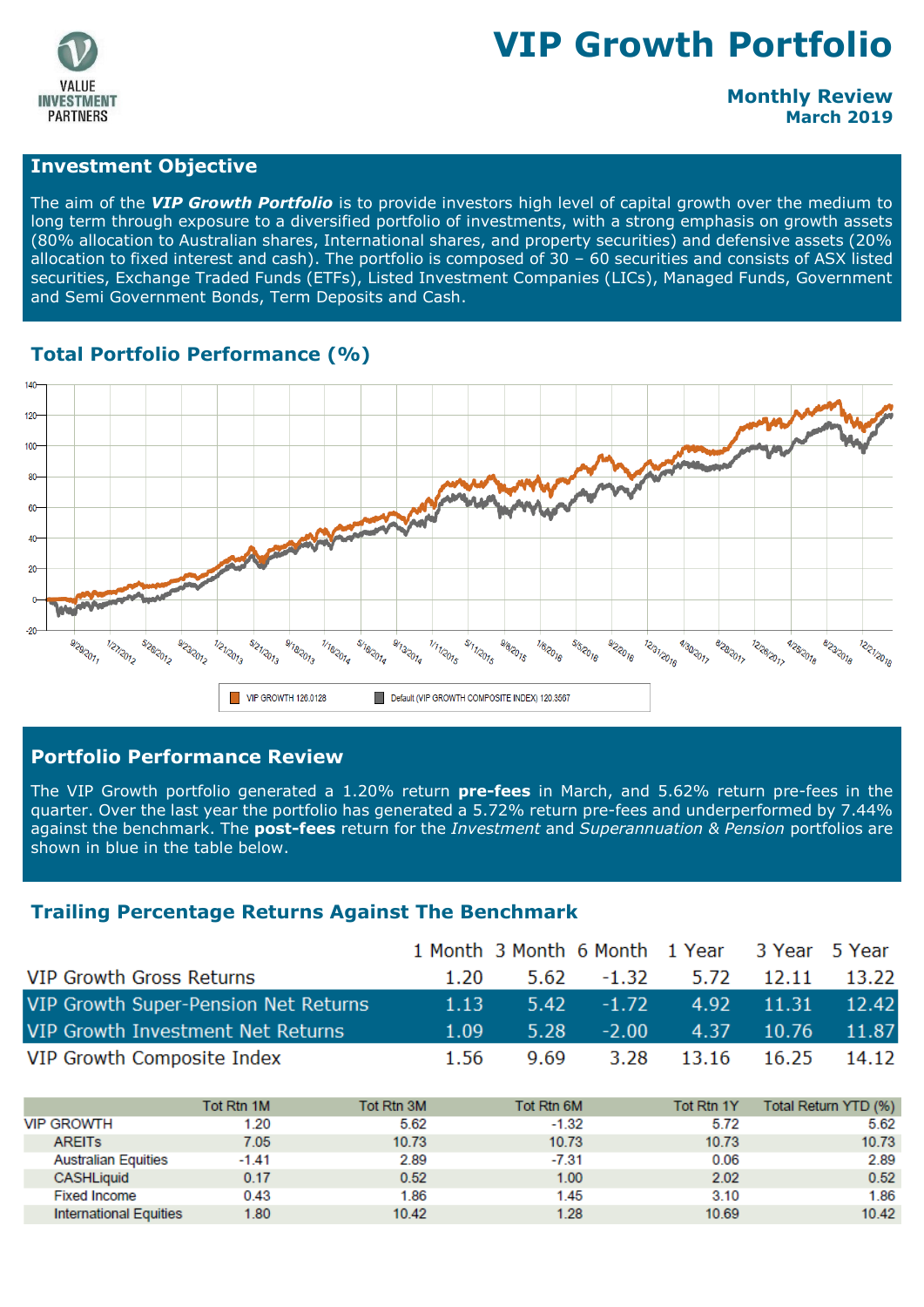## **The Month in Review March 2019**

#### **Economic & Market Commentary**

Domestic and international markets have been highly volatile over the month of March. With mixed economic results coming out of key international markets and Australia and the day-to-day shifting between pessimism and optimism regarding the global business and trade environment, the bulls and bears have come out strong to deliver a relatively flat month for markets. With the S&P/ASX 200 index recording a 0.79% rise with slightly higher results coming from major international indices such as a 2.97% return from the S&P 500 index in the USA, a 0.55% increase from the Nikkei 225 index out of Japan, and a 3.43% rise from the FTSE 100 from the UK.

Much of the economic and political activity over the month of March was very much 'business as usual' with continued uncertainty around the US-China trade talks and Brexit. Although there has been a considerable amount of noise out of these spaces little ground has been made to coming to solutions for these two massive diplomatic and political challenges that the wave of populism in major economies has fostered. In regards specifically to Brexit the British Parliaments complete incapability to see eye to eye on almost all key measures concerning the divorce from the European Union has in some cases caused the progress of the negotiations to reverse. All things considered many investors are now impatiently waiting for some form of definitive decision making regarding these two key global events, as regardless to the short-term headwinds felt by markets on any form of final decision, in the medium-long term markets will highly likely adjust and continue to grow once business and trade certainty is given.

In Australia the release of the budget was a win for the coalition although it is unlikely to be enough to significantly influence their chances of retaining government after the next election scheduled to be sometime in May. Although the coalition has used its strong budget to attempt to buy votes with big spending and oneoff cash payments to low-medium income families to reduce the cost of living pressures the opposition party has come out with its own spending policies with the extra money provided by the stronger budget position. The latest Newspoll has the Coalition at 48% and Labor at 52% on a two-party preferred vote, with the Coalition overtaking Labor on the primary vote now at 38% and 37% respectively. Although many investors are concerned with a Labor government much of the headwinds of a Shorten Prime Minister has been priced into the markets and it is unlikely that an overly strong negative reaction in the markets will result after election night.

What does this mean for investors? A positive US-China trade outcome and a Brexit withdrawal agreement will continue to return certainty of the world trading system and boost equities markets. Positive or neutral economic data from key economies will dull down worries of a recession in the near term and continue to give support in financial markets. Giving reasons for continued optimism and bullishness further into 2019.



#### **Tactical Asset Allocation & Risk/Return**

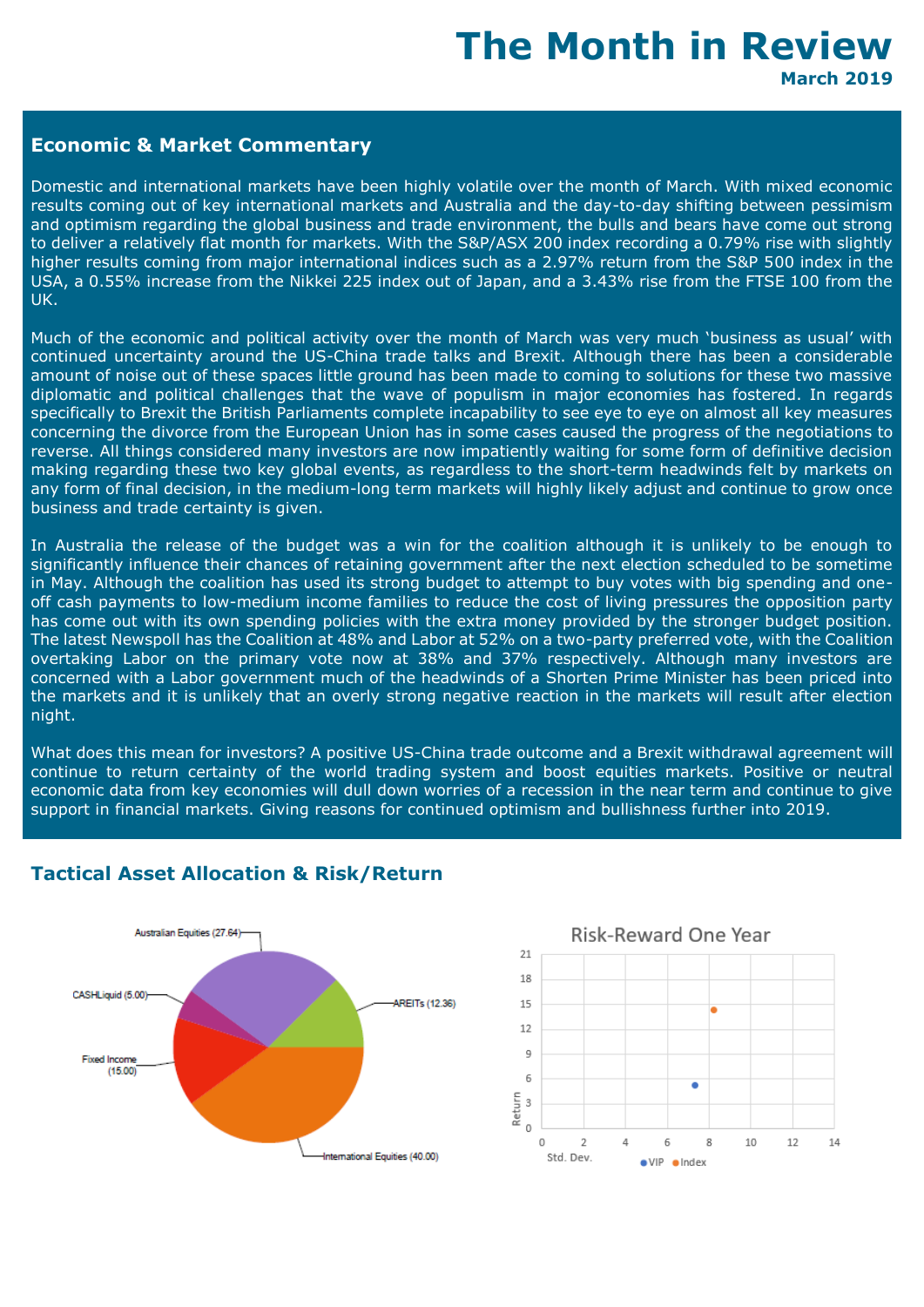#### **Australian Shares Leaders Blend Portfolio Performance & Portfolio Adjustments**

The portfolio generated -1.28% pre-fees return for the month and 2.71% over the last 3 months. The portfolio underperformed against the S&P/ASX 200 index over the month by 2.08% and underperformed by 8.24% over the quarter. Over the last year, the portfolio has generated a -0.56% return pre-fees underperforming the ASX 200 index by 12.77%.

The **Top Contributors** were BHP Group 5.55%, Macquarie Group 2.62%, and Treasury Wines Estates 0.81%. The **Top Detractors** were REA Group -7.77%, ANZ Group -7.04%, and Alumina -5.84%.

In March the Investment Committee purchased stock in Macquarie Group, Commonwealth Bank, Ramsay Health Care, and Sonic Healthcare. The Investment Committee sold stock in RIO Tinto, Costa Group Holdings, and Bendigo Bank.

#### % End Weight **VIP AUSTRALIAN SHARE LEADERS BLEND** 100.00 Telecommunication **ALUMINA LTD** 3.63 7% RAMSAY HEALTH CARE LTD 3.69 **Health Care** SONIC HEALTHCARE LTD  $3.71$ 14% SANDEIRE RESOURCES NL 3.74 Financials **WESTERN AREAS LTD** 3.76 37% **TREASURY WINE ESTATES LTD** 6.80 Consumer Staples **SEEK LTD** 6.85 7% **RESMED INC-CDI** 6.87 **REA GROUP LTD** 6.89 Industrials SOUTH32 LTD 741  $7%$ COMMONWEALTH BANK OF AUSTRAL  $9.11$ **WESTPAC BANKING CORP** 9 13 **AUST AND NZ BANKING GROUP** 9.17 Materials MACQUARIE GROUP LTD 9.34 28% **BHP GROUP LTD** 9.90

#### **VIP Australian Share Leaders Blend Holdings & Sector Exposure**

#### **International Shares Portfolio Performance & Portfolio Adjustments**

The VIP International Share Portfolio generated a 1.61% return for the month **pre-fees** and 8.65% over the last 3 months. In doing so the portfolio outperformed against the MSCI World Ex Aus (AUD) index by 0.12% for the month and underperformed by 2.85% over the quarter. Over the last year, the portfolio has generated a 9.50% return and underperformed against the index by 2.80%.

The **Top Contributors** were Magellan Global 3.67% and Loftus Peak Global Disruption 3.02%. The **Top Detractors** were BBG AUB Bank Bill 0.17% and Alliance Bernstein Global Equity Fund 0.45%.

In March, the Investment Committee sold Winton Global Alpha Fund.

### **VIP International Equity Holdings & Region Exposure**

|                             | % End Weight |
|-----------------------------|--------------|
| <b>VIP INTERNATIONAL</b>    | 100.00       |
| <b>BBG AUB Bank Bill</b>    | 2.00         |
| LOFTUS PEAK GLOBAL DISRUPTN | 18.20        |
| PLATINUM INTERNATIONAL FUND | 19.98        |
| ALLIANCEBERNSTEIN GLB EQ FD | 29.82        |
| <b>MAGELLAN GLOBAL FD</b>   | 29.99        |